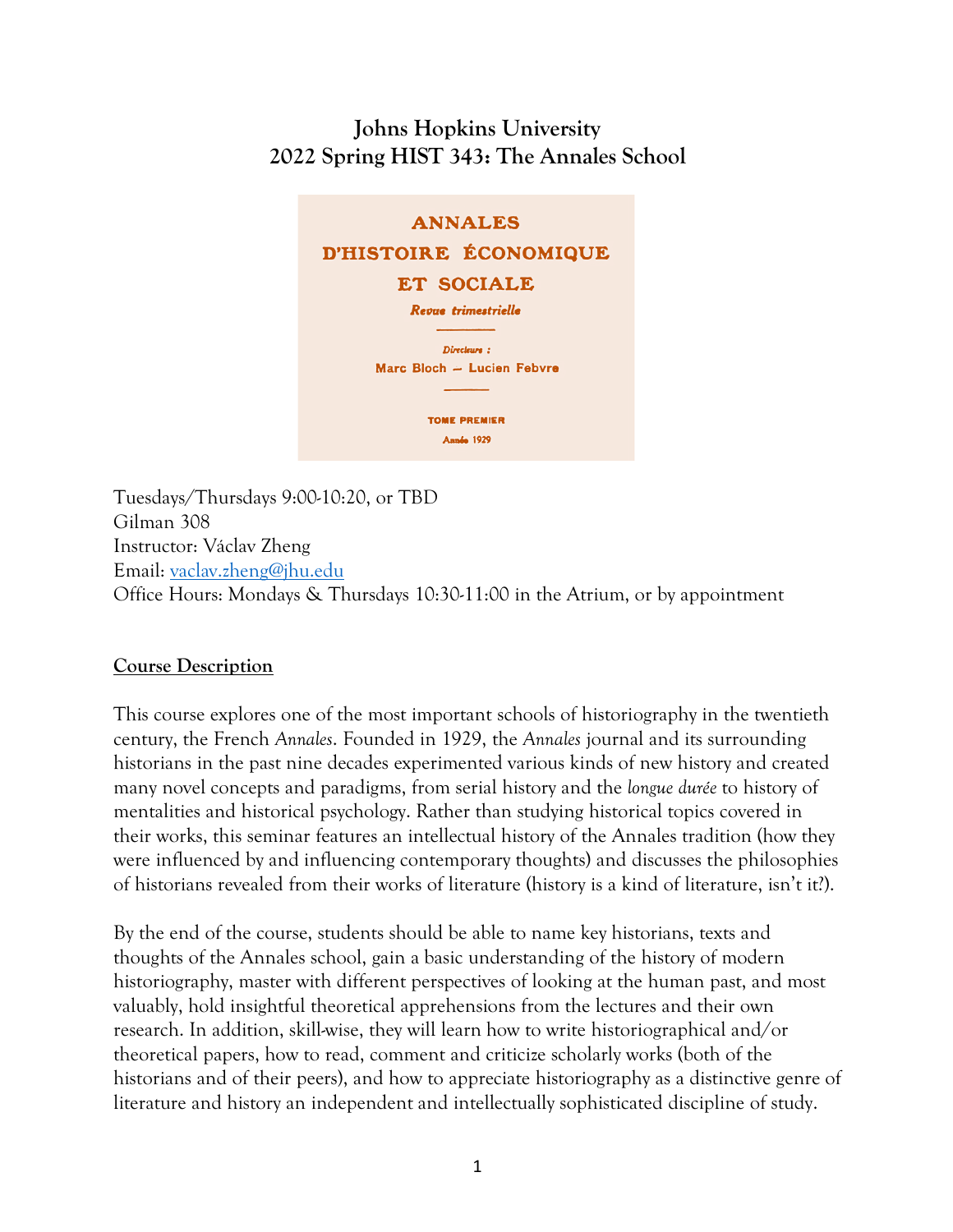#### **Course Schedule**

- Week 1 Jan 25&27 **Introduction: Nineteenth-Century Historiography** No reading
- Week 2 Feb 1&3 Marc Bloch (1886-1944)

*Feudal Society* (1939-40): "Social Classes"

Week 3 Feb 8&10 Lucien Febvre (1878-1956)

*The Problem of Unbelief in the Sixteenth Century* (1942): "The Charges of Scandal"

Week 4 Feb 15&17 Fernand Braudel (1902-1985)

*The Mediterranean* (1949): "Boundaries" "Precious Metals, Money, and Prices"

Week 5 Feb 22 The Annales in the 50s and 60s

No reading

#### **Essay 1 Due Feb 24, no class**

Week 6 Mar 1&3 Emmanuel le Roy Ladurie (1929- ) *Montaillou* (1975): "An Archaeology of Montaillou"

Week 7 Mar 8&10 Jacques le Goff (1924-2014)

*Time, Work and Culture in the Middle Ages* (1977): "Time and Labor"

Week 8 Mar 15&17 Philippe Ariès (1914-1984)

*Western Attitudes toward Death* (1974): The whole book

Week 9 Spring break

**Essay 2 Due Mar 24**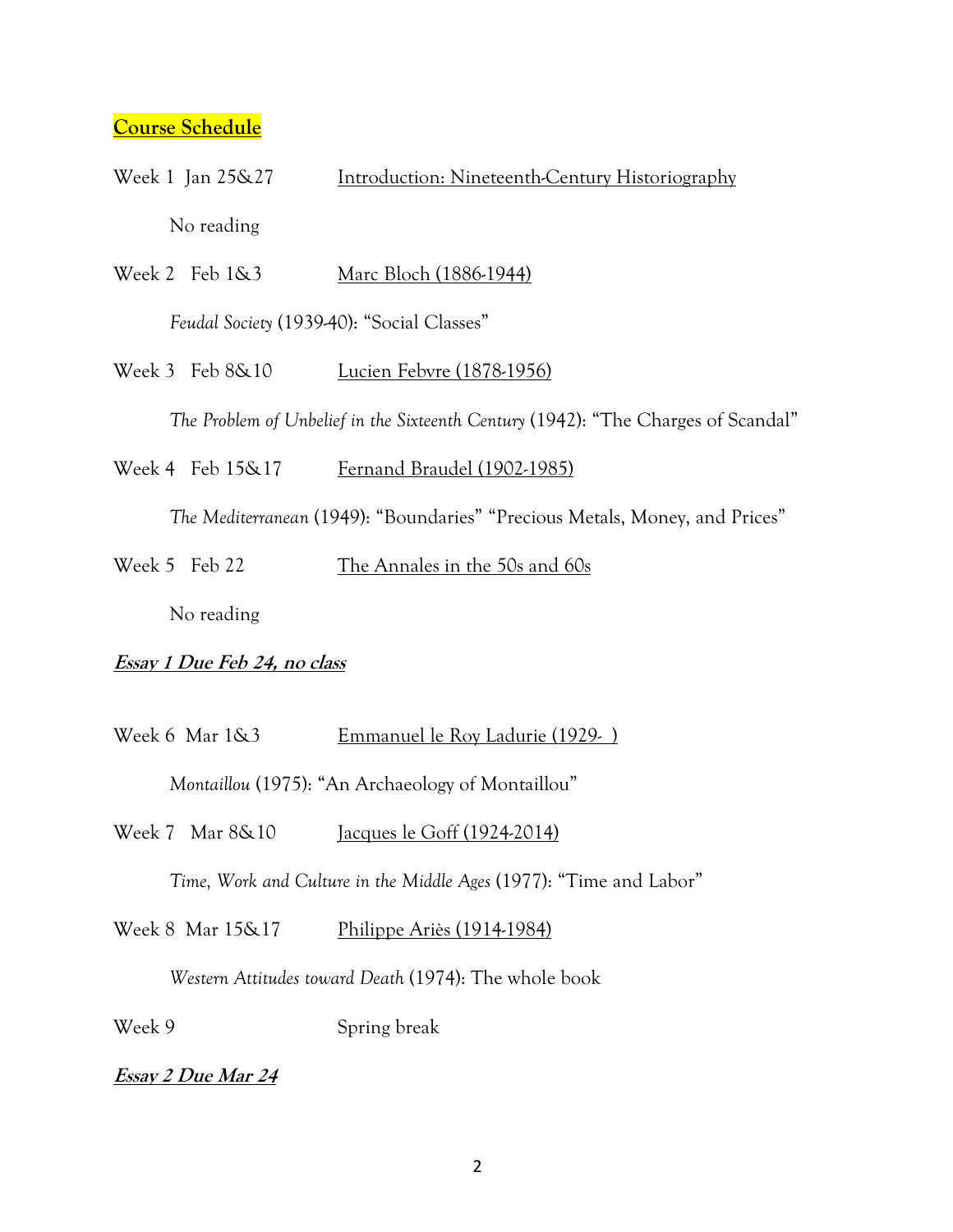Week 10 Mar 29&31 Roger Chartier (1945-)

*The Order of Books* (1994): The whole book

Week 11 Apr 5&7 Alain Corbin (1936-)

*The Lure of the Sea* (1982): "The Pattern of a New Pleasure"

Week 12 Apr 12&14 Daniel Roche (1935-)

*The Culture of Clothing* (1989): "The Economy of Wardrobes"

Week 13 Apr 19&21 Antoine Lilti (1972-)

*The World of the Salons: Sociability and Worldliness in Eighteenth-Century Paris*: "Men of Letters and Worldly Sociability" "Word Games"

#### **Essay 3 Due Apr 26, no class**

Week 14 Apr 28 The Annales: Evaluations and Receptions

No reading

#### **Grading and Assignments**

Attendance and Participation 40%

- Essay  $2 \times 20\%$
- Essay 3 20%

Each around 7 pages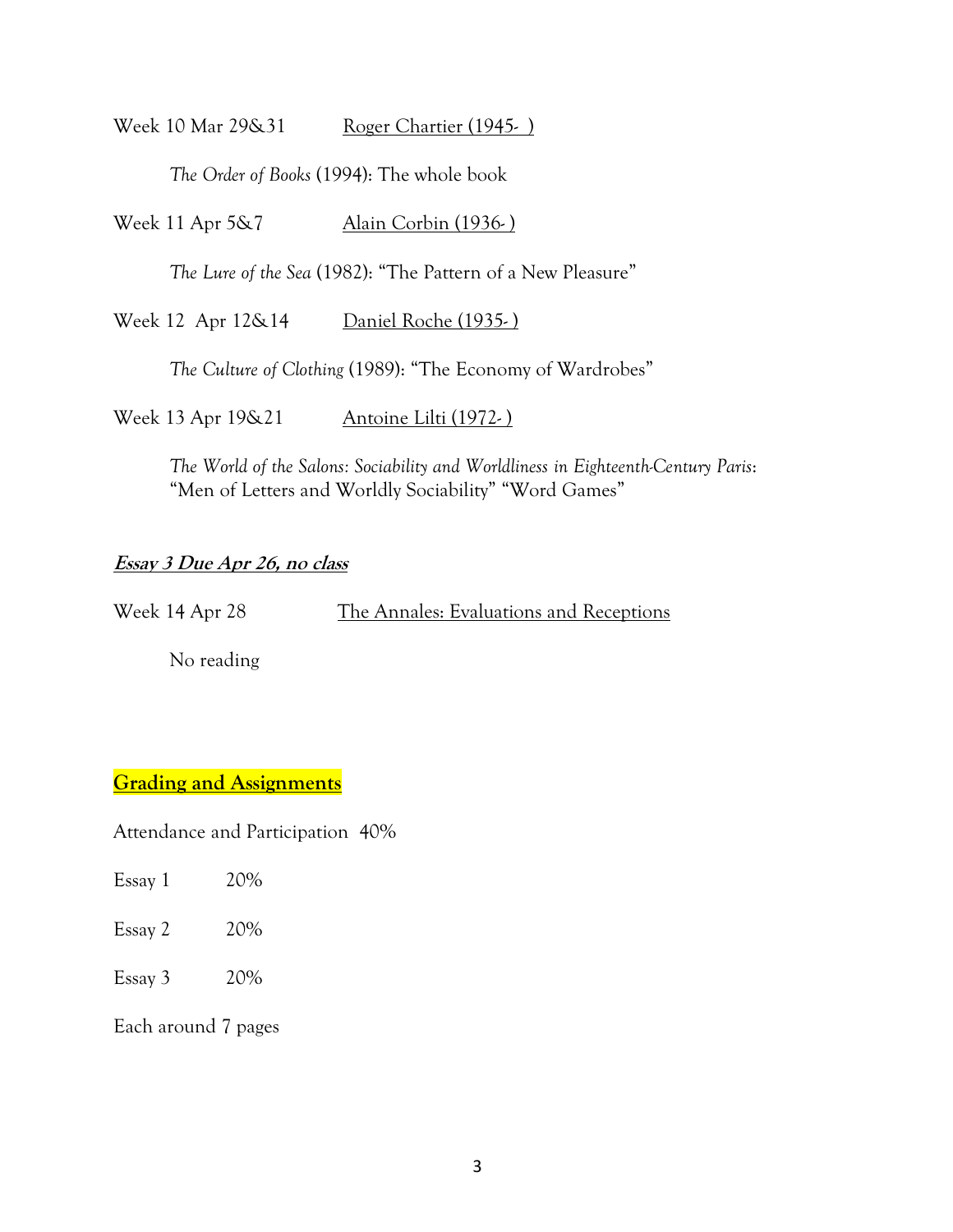## **Notes**

- 1. Course materials will not be posted online. You should borrow all required books from Johns Hopkins library or through Borrow & Direct a couple weeks ahead. Physical copies are strongly preferred (compared to E-Books). You may also purchase some of your favorites if you want.
- 2. The reading sections listed on the syllabus are more or less suggestive. Read as much as you can, and don't worry if you could not finish. If you have time to complete a full if not half of the book, please go ahead. We will focus more on the narrative, the historian, his ideas and approaches, as well as his intellectual and social background, than on the specific details of the history topic. In general, block two to three reading hours for this course each week.
- 3. However, it is mandatory to attend all the meetings. The attendance and participation grade is the principal part of your final grade. Being an avid learner and thinker will result in a near perfect participation mark. Given the small-size nature of the seminar, we may schedule make-up classes in case of student absence.
- 4. The three short essays (7-8 pages each) take up the rest 60% of your final grade. For each essay, you will write about a single point of one or two texts, historians, or concepts. You may be expected to do additional reading (like finish up the part of the book that you did not read) or conduct external research if necessary. We will discuss potential topics that interest you two weeks before the due dates. No reading is assigned on the weeks of essay writing, and no class takes place on the due date.
- 5. You will complete 20-30 pages of finished writing by the end of the semester, and therefore, this course fulfills the "writing intensive" requirement of Johns Hopkins only if taken with a letter grade.
- 6. The course ends on Apr  $28<sup>th</sup>$ . There is no final test or assignment after the last meeting. You can concentrate on your other classes hereafter.
- 7. Complete honesty and probity is the principium of being a Hopkins student and a scholar. Plagiarism or cheating is NOT TOLERATED. For more information, see https://studentaffairs.jhu.edu/policies-guidelines/undergrad-ethics/.
- 8. If you are a student with a disability or believe you might have a disability that requires accommodations, please contact and be registered with the JHU Office for Student Disability Services to receive accommodations in this class. You can also contact the office online: http://web.jhu.edu/disabilities/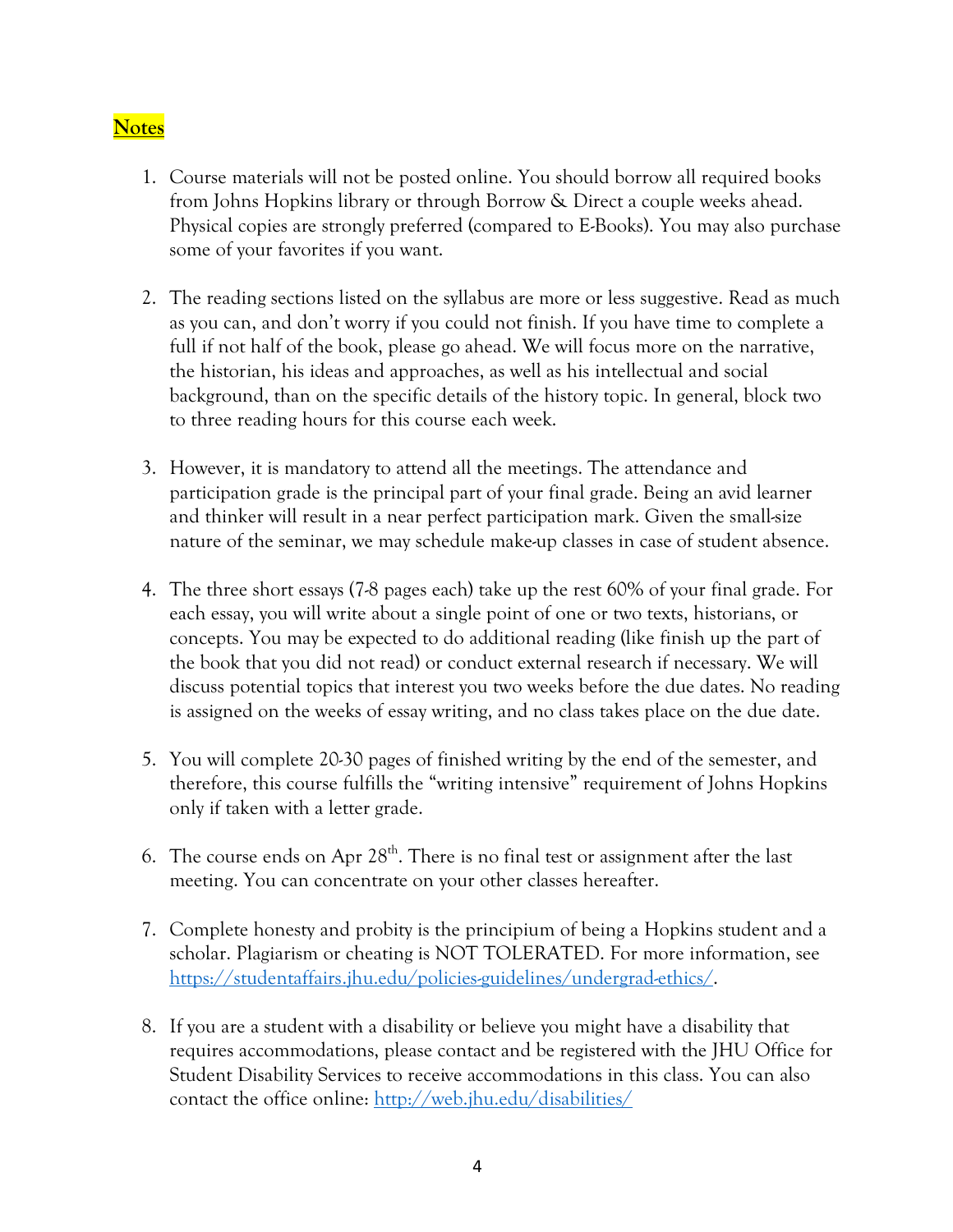## **Appendix: Selected Annales Bibliography (in English)**

#### **Marc Bloch (1886-1944)**

*L'Ile de France* (1913) (*The Country Around Paris*)

*Rois et serfs* (1920) (*Slavery and Serfdom in the Middle Ages*)

*Les rois thaumaturges* (1924) (*The Royal Touch: Sacred Monarchy and Scrofula in England and France*)

Les caractères originaux de l'histoire rurale française (1931) (*French Rural History*)

*La société féodale* (1939) (*Feudal Society*)

*Apologie pour l'histoire* ou *Métier d'historien* (1941, 49) (*The Historian's Craft*) 

*L'étrange défaite* (1940, 49) (*Strange Defeat*)

La terre et le paysan: Agriculture e vie rurale aux 17e et 18e siecles (1999) (*Land and Work in Mediaeval Europe*)

## **Lucien Febvre (1878-1956)**

La Terre et l'évolution humaine: Introduction géographique à l'histoire (1922) (*A Geographical Introduction to History*)

*Un destin: Martin Luther* (1924) (*Martin Luther: A Destiny*)

Le problème de l'incroyance au 16e siècle: La religion de Rabelais (1937) (*The Problem of Unbelief in the Sixteenth Century: The Religion of Rabelais*)

*L'apparition du livre* (1958) (*The Coming of the Book: The Impact of Printing 1450-1800*)

*Life in Renaissance France* (1977)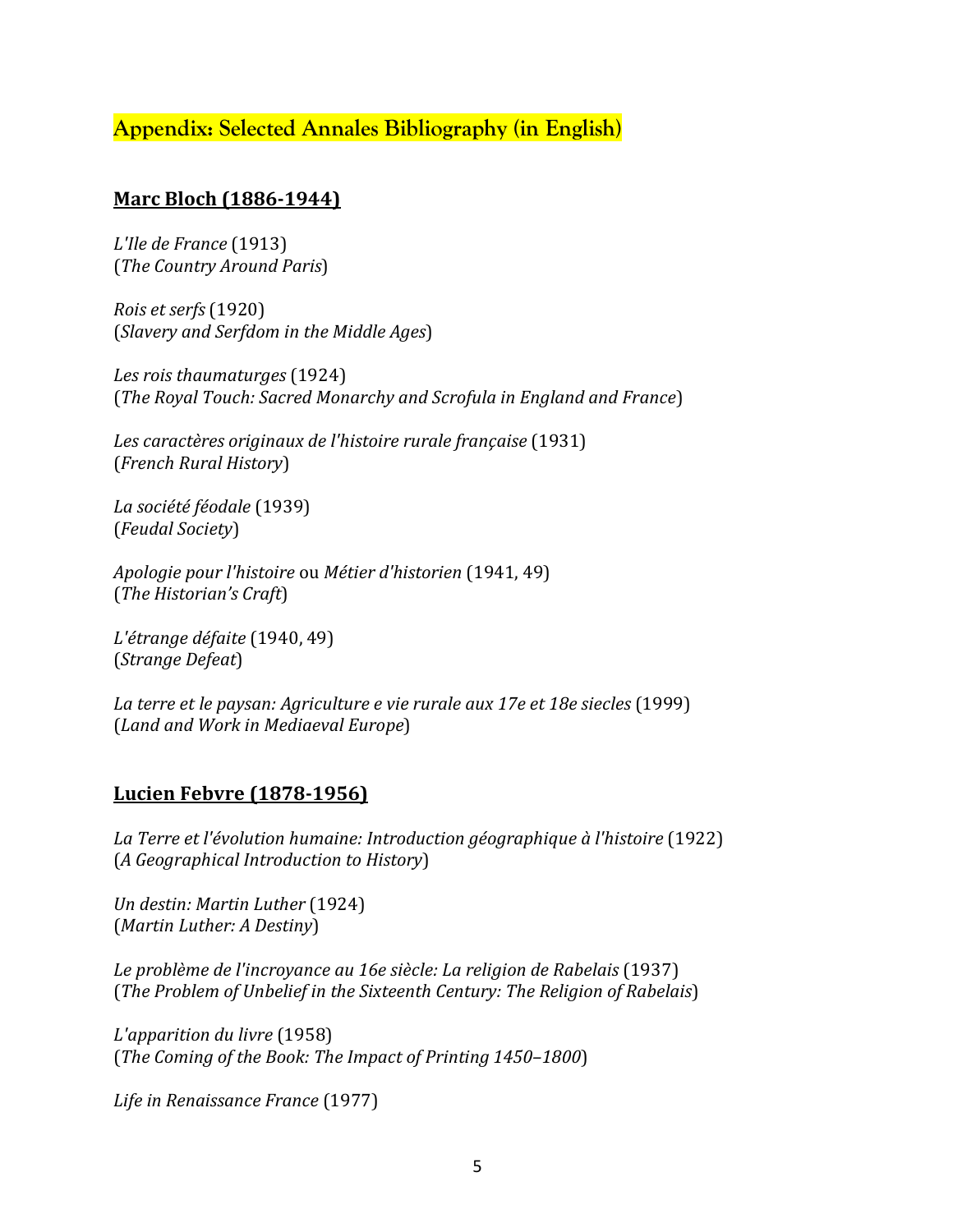### **Fernand Braudel (1902-1985)**

*Grammaire de civilisations* (1963) (*A History Of Civilizations*)

La méditerranée et le monde méditerranéen à l'époque de Philippe II (1966) (*The Mediterranean and the Mediterranean World in the Age of Philip II*)

*Civilisation matérielle, économie et capitalisme : XVe-XVIIIe siècle* (1967) (*Civilization and Capitalism, 15th-18th Century*) 

*Écrits sur l'histoire* (1969) (*On History*)

*L'identité de la France* (1986) (*The Identity of France*)

*La modèle italien* (1989) (*Out of Italy, 1450-1650*)

#### **Pierre Goubert (1915-2012)**

Louis XIV et vingt millions de Français (1966) (*Louis XIV and Twenty Million Frenchmen*)

*La vie quotidienne des paysans français au XVIIe siècle* (1982) (*The French Peasantry in the Seventeenth Century*)

## **Pierre Chaunu (1923-2009)**

*L'expansion européenne du XIIIe au XVe siècle* (1969) (*European Expansion in the Later Middle Ages*)

#### **Emmanuel le Roy Ladurie (1929-)**

*Les paysans de Languedoc* (1966) (*The French Peasantry, 1450-1660*)

*Histoire du climat depuis l'an mil* (1967) (*Times of Feast, Times of Famine: A History of Climate since the Year 1000*)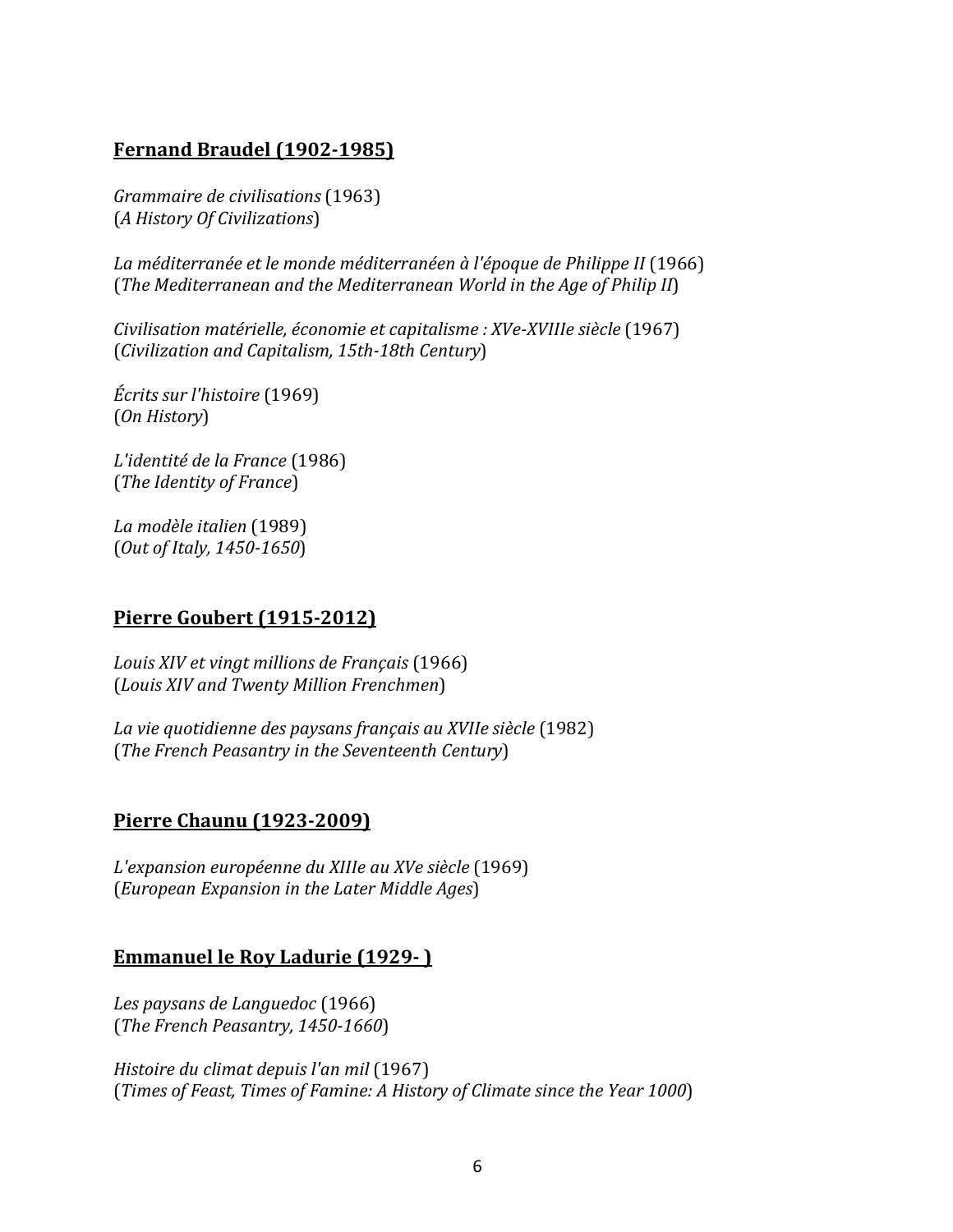*Montaillou: Village occitan de 1294 à 1324* (1975) (*Montaillou: The Promised Land of Error*)

*L'argent, l'amour et la mort en Pays d'oc* (1979) (*Love, Death, and Money in the Pays D'oc*)

Le carnaval de Romans: De la Chandeleur au mercredi des Cendres, 1579-1580 (1980) (*Carnival In Romans: Mayhem and Massacre in a French City*)

*La sorcière de Jasmin* (1983) (*Jasmin's Witch*)

*L'État royal* (1987) (*The Royal French State, 1460-1610*)

*Le siecle des platter, 1499-1628* (1995) (*The Beggar And the Professor: Sixteenth-Century Family Saga*)

*Saint-Simon: Ou le système de la Cour* (1997) (*Saint-Simon, and the Court Of Louis XIV*)

#### **George Duby (1919-1996)**

*L'économie rurale et la vie des campagnes dans l'occident médiéval* (1962) (*Rural Economy and Country Life in the Medieval West*)

Guerriers et paysans, VII-XIIe siècle; premier essor de l'économie européenne (1973) (*The Early Growth of the European Economy*)

*Le dimanche de Bouvines* (1973) (*The Legend of Bouvines: War, Religion, and Culture in the Middle Ages*)

Le temps des cathédrales: L'art et la société, 980-1420 (1976) (*The Age of the Cathedrals: Art and Society, 980-1420*)

*Art et société au Moyen Âge* (1977) (*Art and Society in the Middle Ages*)

*Medieval Marriage: Two Models from Twelfth-Century France* (1978)

*La société aux XIe et XIIe siècles dans la région mâconnaise* (1978) (*The Chivalrous Society*)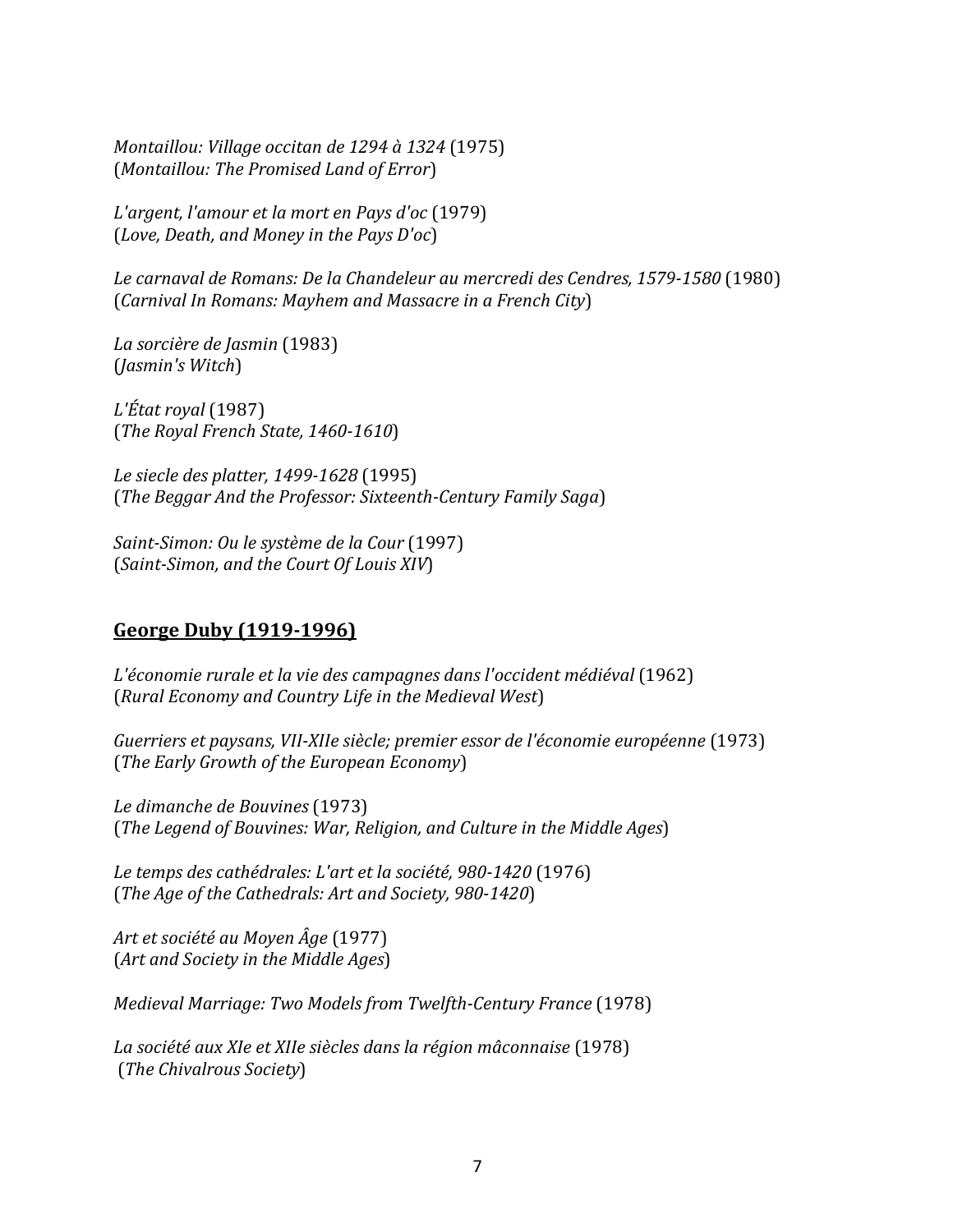*Les Trois Ordres* ou *L'Imaginaire du féodalisme* (1978) (*The Three Orders: Feudal Society Imagined*)

Le chevalier, la femme et le prêtre: Le mariage dans la France féodale (1981) (*The Knight, the Lady, and the Priest: The Making of Modern Marriage in Medieval France*)

Guillaume le Maréchal, ou *Le meilleur chevalier du monde* (1984) (*William Marshal: The Flower of Chivalry*)

*Mâle Moyen Age: De l'amour et autres essais* (1988) (*Love and Marriage In the Middle Ages*)

#### **<u>Jacques le Goff (1924-2014)</u>**

Les intellectuels au Moyen Age (1957) (*Intellectuals in the Middle Ages*)

*La civilisation de l'Occident medieval* (1964) (*The Birth of Europe*)

*Pour un autre Moyen Age: Temps, travail et culture en Occident* (1977) (*Time, Work & Culture in the Middle Ages*)

*La naissance du purgatoire* (1981) (*The Birth of Purgatory*)

*L'imaginaire Médiéval: Essais* (1985) (*The Medieval Imagination*)

*La bourse et la vie* (1986) (*Your Money Or Your Life: Economy and Religion in the Middle Ages*)

*Histoire et mémoire* (1988) (*History And Memory*)

*Saint Louis* (1996)

*Saint François d'Assise* (1998) (*Saint Francis of Assisi*)

*Héros & merveilles du Moyen Age* (2005) (*Heroes and Marvels of the Middle Ages*)

Le Moyen Age et l'argent: Essai d'anthropologie historique (2010)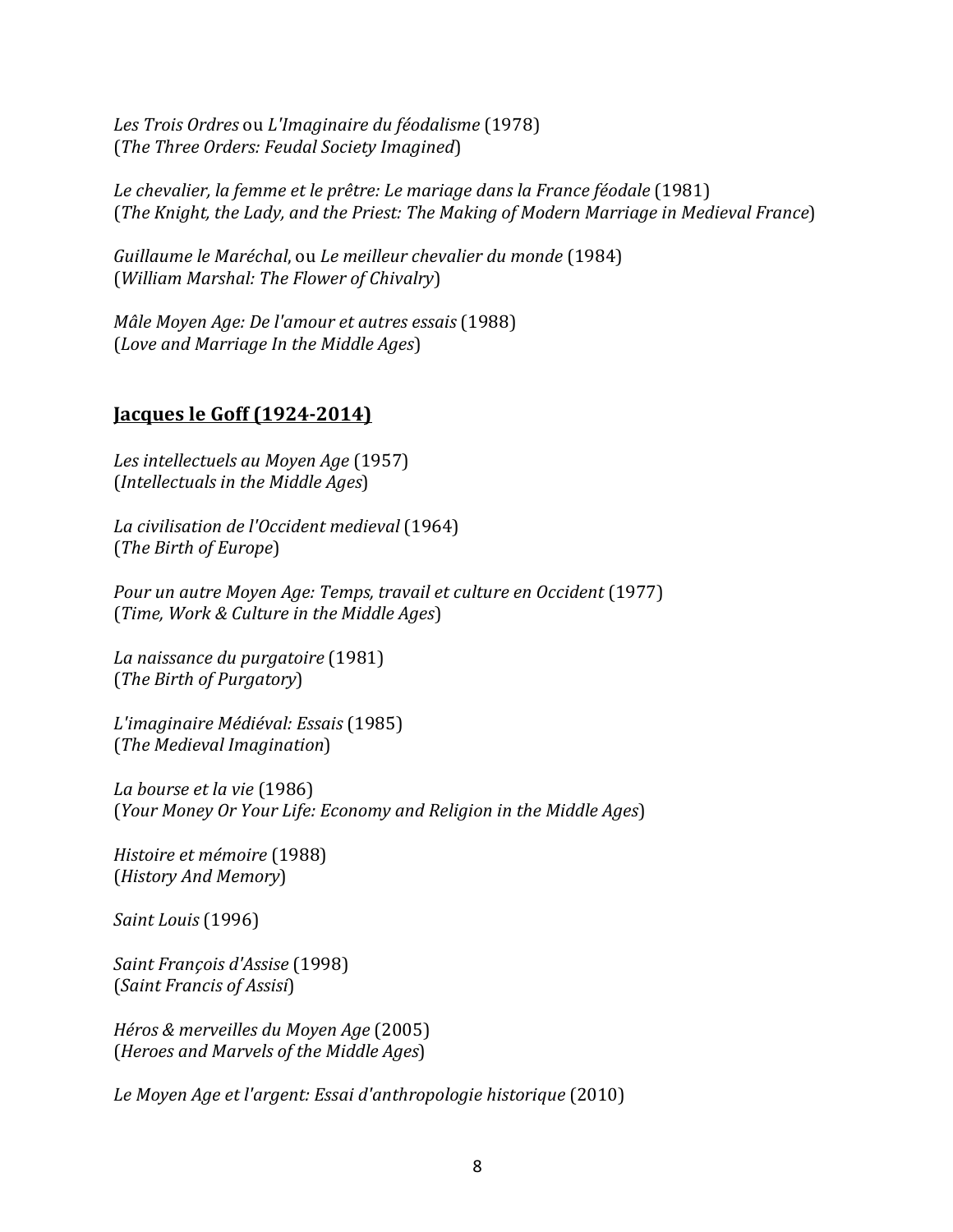(Money and the Middle Ages: An Essay in Historical Anthropology)

*À la recherche du temps sacré: Jacques de Voragine et la Légende dorée* (2011) (*In Search of Sacred Time: Jacobus de Voragine and the Golden Legend*)

*Faut-il vraiment découper l'histoire en tranches?* (2014) (*Must we Divide History into Periods?*)

## **Roger Chartier (1945-)**

The Cultural Uses of Print in Early Modern France (1987)

*Cultural History: Between Practices and Representations* (1988)

Les origines culturelles de la Révolution française (1990) (*The Cultural Origins of the French Revolution*) 

*Ordre des livres: Lecteurs, auteurs, bibliothèques en Europe entre xive et xviiie siècle* (1992) (*The Order of Books: Readers, Authors, and Libraries in Europe between the 14th and 18th Centuries*)

*Forms and Meanings: Texts, Performances, and Audiences from Codex to Computer* (1995)

*On the Edge of the Cliff: History, Language and Practices* (1996)

*Inscription and Erasure: Literature and Written Culture from the Eleventh to the Eighteenth Century* (2007)

*Cardenio between Cervantes and Shakespeare: The Story of a Lost Play* (2013)

The Authors Hand and the Printers Mind: Transformations of the Written Word in Early *Modern Europe* (2013)

## **Philippe Ariès (1914-1984)**

*L'enfant et la vie familiale sous l'Ancien Régime* (1960) (*Centuries of Childhood: A Social History of Family Life*)

*Western Attitudes toward Death: From the Middle Ages to the Present* (1974)

*L'homme devant la mort* (1977) (*The Hour of Our Death*)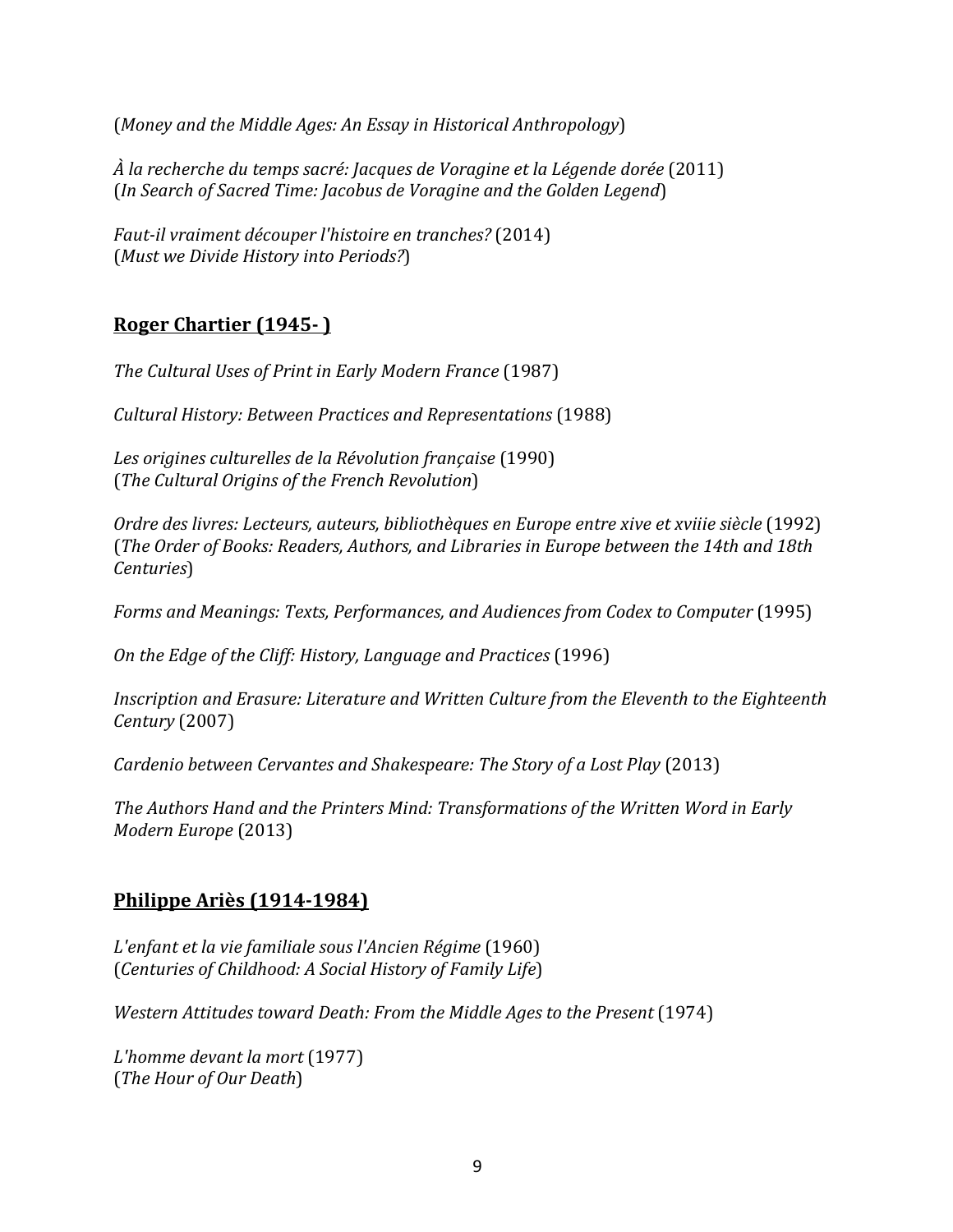*Images de l'homme devant la mort* (1983) (*Images of Man and Death*)

#### **François Furet (1927-1997)**

Lire et écrire: L'alphabétisation des Français de Calvin à Jules Ferry (1977) (*Reading and Writing: Literacy in France from Calvin to Jules Ferry*)

*Penser la Révolution française* (1978) (*Interpreting The French Revolution*)

*L'atelier de l'histoire* (1982) (*In the Workshop of History*)

*Marx et la Révolution française* (1986) (*Marx and the French Revolution*)

Le passé d'une illusion: Essai sur l'idée communiste au xxe siècle (1995) (*The Passing of an Illusion: The Idea of Communism in the Twentieth Century*)

Lies, Passions, & Illusions: The Democratic Imagination in the Twentieth Century (2014)

#### **François Hartog (1946-)**

Le miroir d'Hérodote: Essai sur la représentation de l'autre (1980) (*The Mirror of Herodotus: the Representation of the Other in the Writing of History*)

*Mémoire d'Ulysse: récits sur la frontière in Grèce ancienne* (1996) (*Memory of Ulysses: Stories about the Border in Ancient Greece*)

*Régimes d'historicité. Présentisme et expériences du temps* (2003) (*Regimes of Historicity: Presentism and Experiences of Time*)

#### **Georges Lefebvre (1874-1959)**

*La Grande Peur de 1789* (1932) (*The Great Fear of 1789: Rural Panic in Revolutionary France*)

*Quatre-vingt-neuf* (1939) (*The Coming of the French Revolution, 1789*)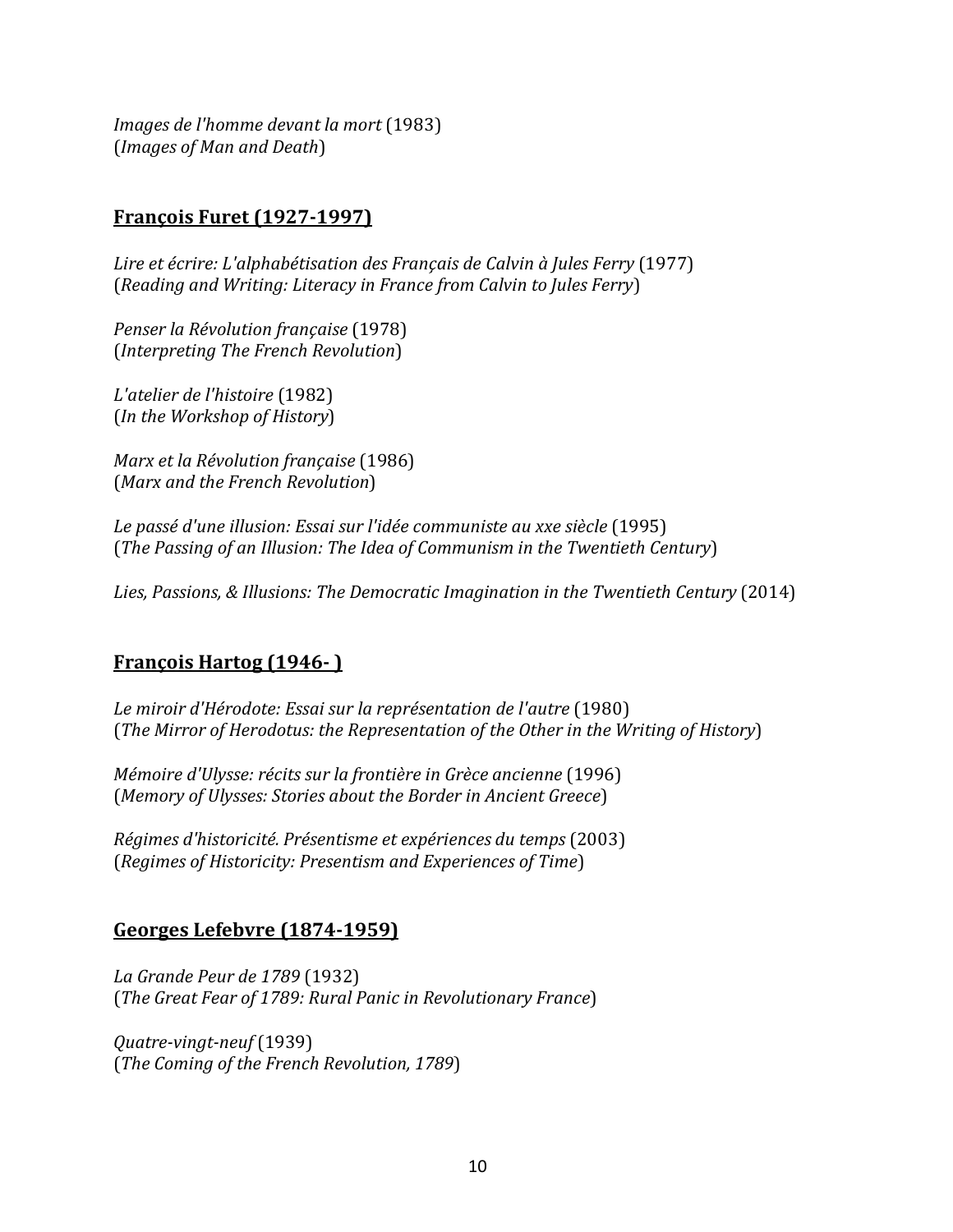### **Maurice Lombard (1904-1965)**

*L'Islam dans sa première grandeur: Viiie* – xie siècle (1971) (*The Golden Age of Islam*)

### **Charles Morazé (1913-2003)**

*Les Français et la république* (1956) (*The French and the Republic*)

*Les bourgeois conquérants* (1957) (*The Triumph of the Middle Classes: A Study of European Values in the Nineteenth Century*)

*La science et les facteurs de l'inégalité* (1979) (*Science and the Factors of Inequality: Lessons of the Past and Hopes for the Future*)

## **Robert Mandrou (1921-1984)**

*Introduction* à la France modern: Essai de psychologie historique (1961) (*Introduction to Modern France, 1500-1640: An Essay in Historical Psychology*)

*Des humanistes aux hommes de science* (1973) (*From Humanism To Science, 1480 To 1700*)

#### **Maurice Agulhon (1926- 2014)**

*La République au village* (1970) (*The Republic in the Village: The People of the Var from the French Revolution to the Second Republic*)

*1848,* ou*, L'apprentissage de la République, 1848-1852* (1973) (*The Republican Experiment, 1848-1852*)

*Marianne au combat: L'imagerie et la symbolique républicaines de 1789 à 1880* (1979) (*Marianne Into Battle: Republican Imagery and Symbolism in France, 1789-1880*)

#### **Marc Ferro (1924-2021)**

*La révolution de 1917* (1967)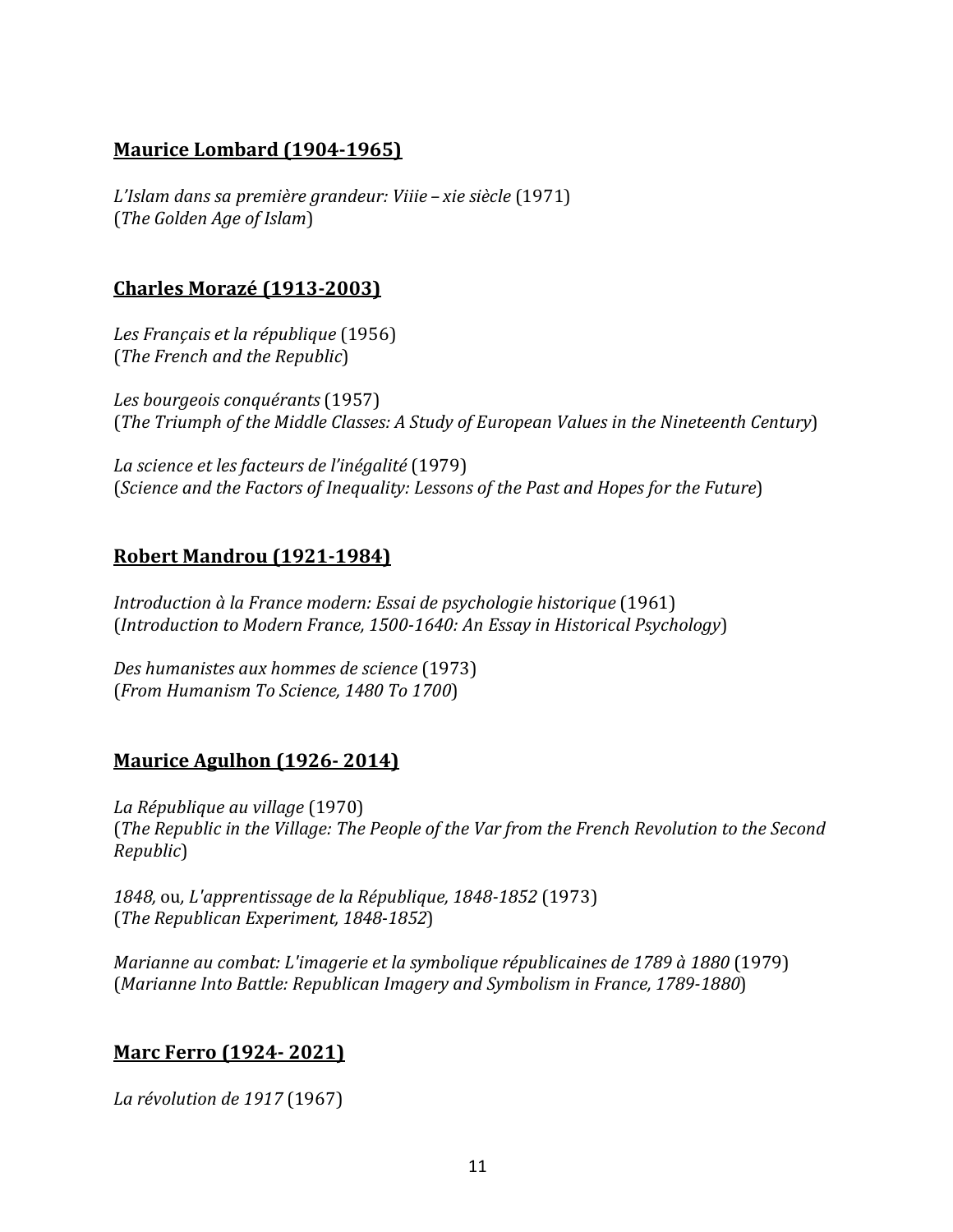(*October 1917: A Social History of the Russian Revolution*)

*La Grande Guerre, 1914-1918* (1968) (*The Great War, 1914-1918*)

*Cinema et Historie* (1976) (*Cinema and History*)

*Comment on raconte l'histoire aux enfants* (1981) (*The Use and Abuse of History, Or, How the Past is Taught*)

*Nicolas II* (1991) (*Nicholas II: The Last of the Tsars*)

*Histoire des colonisations: Des conquêtes aux indépendances, XIIIe-XXe siècle* (1994) (*Colonization: A Global History*)

Le ressentiment dans l' histoire: Comprendre notre temps (2007) (*Resentment in History*)

#### **Michelle Perrot (1928- )**

*Les ouvriers en grève, 1871-1890* (1974) (*Workers on Strike: France, 1871-1890*)

*Histoire de chambres* (2009) (*Bedroom: An Intimate History*)

#### **Jean-Louis Flandrin (1931-2001)**

*Familles: Parenté, maison, sexualité dans l'ancienne société* (1976) (*Families In Former Times: Kinship, Household, and Sexuality*)

Le Sexe et l'Occident: Évolution des attitudes et des comportements (1981) (Sex in the Western world: The Development of Attitudes and Behavior)

*L'ordre des mets* (2002) (Arranging the Meal: A History of Table Service in France)

## **Mona Ozouf (1931- )**

*La Fête révolutionnaire 1789–1799* (1976)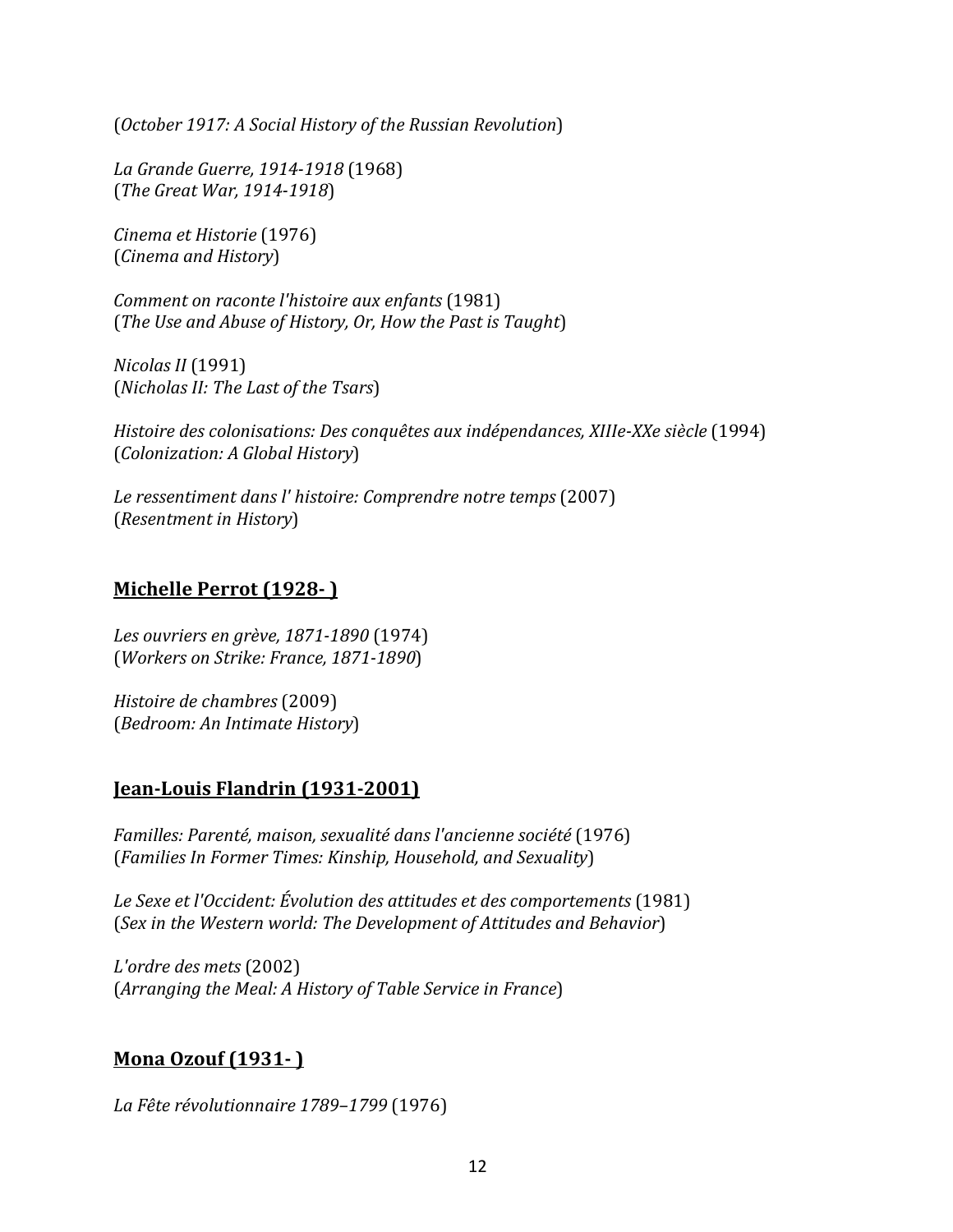(*Festivals and the French Revolution*)

Les mots des femmes : Essai sur la singularité française (1995) (*Women's Words : Essay on French Singularity*)

### **Michel Vovelle (1933-)**

*Idéologies et mentalités* (1982) (*Ideologies and Mentalities*)

*La chute de la monarchie 1787-1792* (1983) (*The Fall of the French Monarchy, 1787-1792*)

1793, la Révolution contre l'Église : De la raison à l'être supreme (1988) (*The Revolution Against the Church: From Reason to the Supreme Being*)

## **Daniel Roche (1935- )**

Le peuple de Paris: Essai sur la culture populaire au XVIIIe siècle (1981) (*The People of Paris: An Essay in Popular Culture in the 18th Century*)

La culture des apparences: Essai sur l'Histoire du vêtement aux XVIIe et XVIIIe siècles (1989) (The Culture of Clothing : Dress and Fashion in the "Ancien Régime")

*La France des lumières* (1993) (*France in the Enlightenment*)

*Histoire des choses banales: Naissance de la Société de consummation* (1997) (*A History of Everyday Things: The Birth of Consumption in France, 1600-1800*)

## **Christiane Klapisch-Zuber (1936- )**

*Women, Family, and Ritual in Renaissance Italy* (1985)

## **Alain Corbin (1936- )**

Les filles de noce: Misère sexuelle et prostitution au XIXe siècle (1978) (*Women for Hire: Prostitution and Sexuality in France after 1850*)

Le miasme et la jonquille: L'odorat et l'imaginaire social, XVIIIe-XIXe siècles (1982) (*The Foul and the Fragrant: Odor and the French Social Imagination*)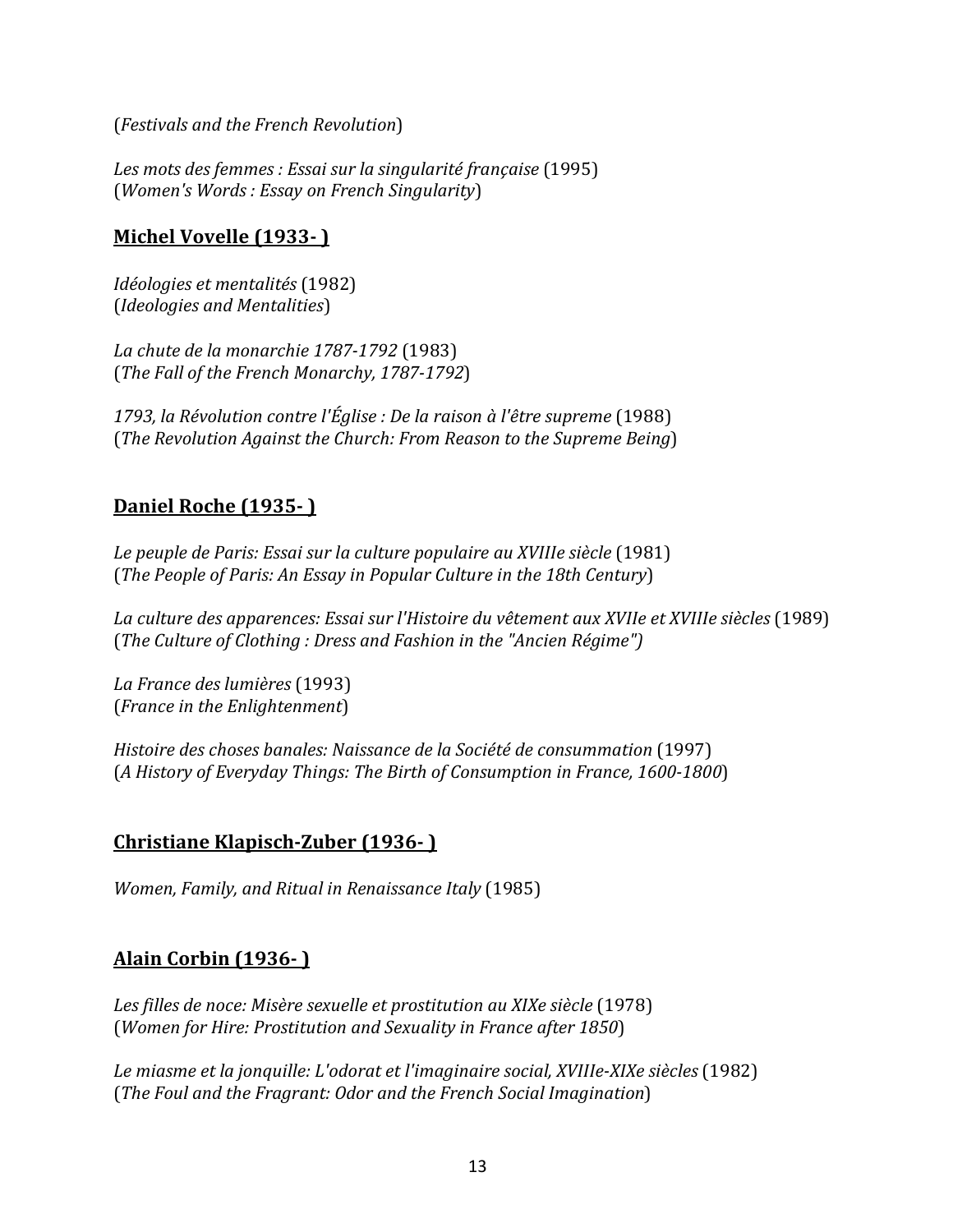Le territoire du vide: L'occident et le désir du rivage (1750-1840) (1988) (*The Lure of the Sea: The Discovery of the Seaside in the Western World, 1750-1840*)

*Le Village des « cannibales »* (1990) (*The Village of Cannibals*: Rage and Murder in France, 1870)

Le cloches de la terre: Paysage sonore et culture sensible dans les campagnes (1994) (Village bells: Sound and Meaning in the 19th-Century French Countryside)

*Le temps, le désir et l'horreur* (1995) (*Time, Desire, and Horror: Towards a History of the Senses*)

Le monde retrouvé de Louis-François Pinagot: Sur les traces d'un inconnu (1998) (*The Life of an Unknown: The Rediscovered World of a Clog Maker in 19th-Century France*)

*Histoire du silence: de la Renaissance à nos jours* (2018) (*A History of Silence: From the Renaissance to the Present Day*)

*Terra incognita: Une histoire de l'ignorance : XVIIIe-XIXe siècle* (2020) (*Terra Incognita : A History of Ignorance in the 18th and 19th Centuries*)

#### **Lucette Valensi (1936- )**

*Le Maghreb avant la prise d'Alger, 1790-1830* (1969) (On the Eve of Colonialism : North Africa before the French Conquest)

*Fellahs tunisiens: L'économie rurale et la vie des campagnes aux 18e et 19e siècles* (1977) (*Tunisian Peasants In The Eighteenth And Nineteenth Centuries*)

*Venise et la sublime porte : La naissance du despote* (1987) (The Birth of the Despot: Venice and the Sublime Porte)

#### **Arlette Farge (1941-)**

Le désordre des familles: Lettres de cachet des Archives de al Bastille au XVIIe siècle (1982) (*Disorderly Families: Infamous Letters from the Bastille Archives*)

La vie fragile: Violence, pouvoirs et solidarités à Paris au xviiie siècle (1986) (*Fragile Lives: Violence, Power and Solidarity in Eighteenth-Century Paris*)

*Logiques de la foule, l'affaire des enlèvements d'enfants : Paris 1750* (1988) (*The Vanishing Children of Paris: Rumor and Politics before the French Revolution*)